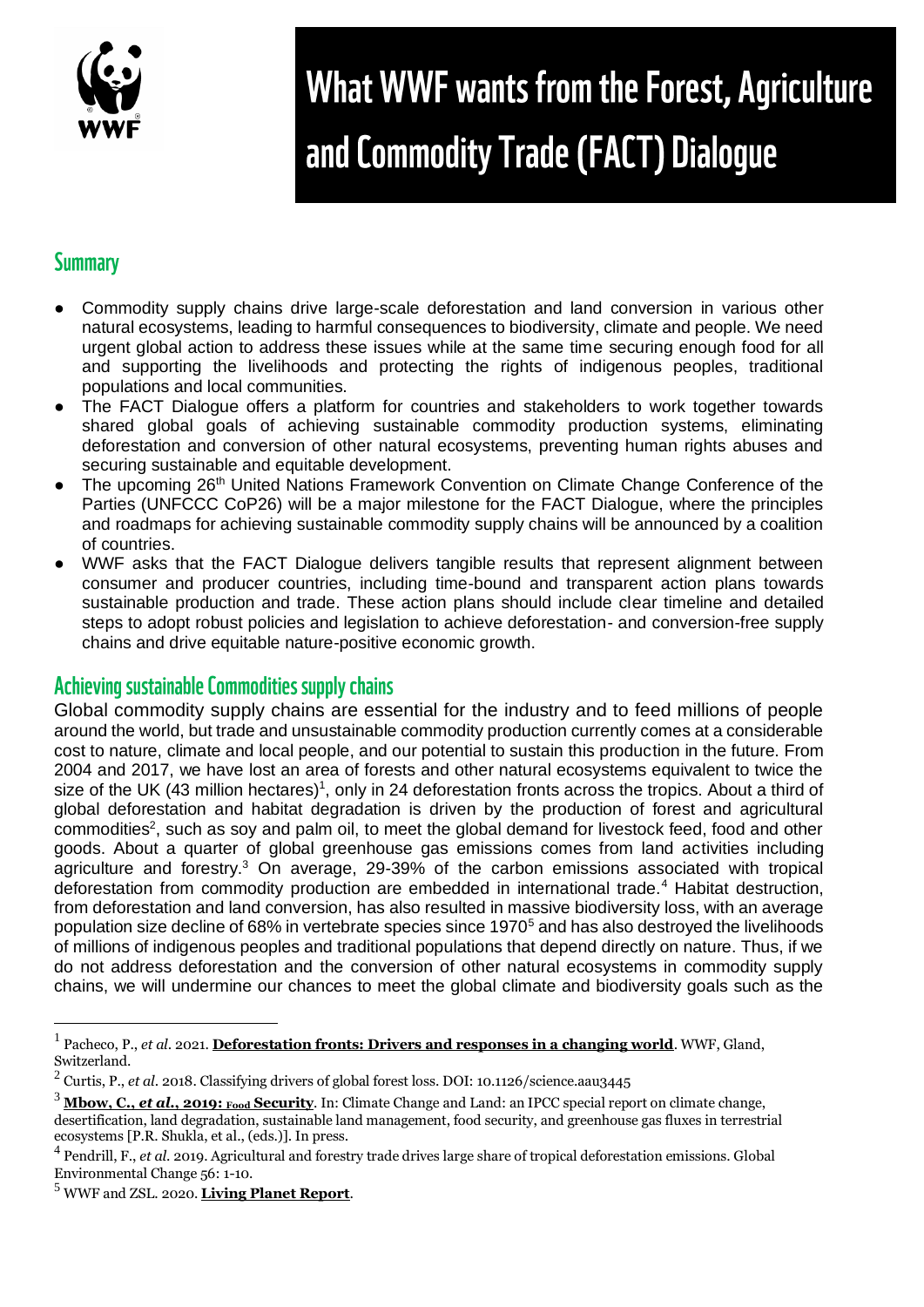Paris Agreement and the Sustainable Development Goals (SDGs). We need to take urgent collective global action to address this problem if we are to overcome the current climate and biodiversity crises and secure the rights and livelihoods of millions of people.

Deforestation and the conversion of other natural ecosystems, such as savannahs and grasslands, are also closely linked with the emergence and spreading of new zoonotic diseases<sup>6</sup>. Eliminating all new deforestation and conversion is critical to mitigating the risks of devastating new pandemics.

WWF's vision: Deforestation and conversion of other natural ecosystems is eliminated, agricultural and forestry commodities are produced and consumed sustainably, without harm to nature, while securing the rights and livelihoods of local communities and indigenous peoples.

WWF'S **00als:** By 2030, to end all deforestation and conversion and restore 350 Mha of forests and other natural ecosystems.

### **What is the FACT Dialogue?**

The Forest, Agriculture and Commodity Trade (FACT) Dialogue is a government-to-government dialogue co-chaired by the UK and Indonesian governments. It has so far brought together  $24$  countries<sup>7</sup> to tackle the issues around commodity supply chains. This is the main initiative of the COP26 Nature campaign and the first to bring together producer and consumer countries to collectively develop solutions for issues around global supply chains in a context of a climate COP. The FACT Dialogue participating countries will announce a package of principles and actions to achieve sustainable supply chains and trade at the UNFCCC CoP26. This initiative is a direct response to recommendations made by the Global Resource Initiative (GRI) Taskforce – an independent task force set up by the UK Government to advise on measures to reduce the UK's footprint overseas - which has asked for an open and inclusive dialogue, to mobilise collective action around supply chains, prioritising support to at-risk landscapes.<sup>8</sup>

The FACT Dialogue was officially launched in February 2021 and will continue beyond CoP26, for at least the next five years. In parallel to the government discussions, the FACT Dialogue has a multistakeholder track led by the Tropical Forest Alliance, which is convening stakeholders. The outcomes of the multi-stakeholder discussions feed into the government-to-government discussions.

The FACT Dialogue participating countries have agreed on key principles for the dialogue in April 2021 and will engage in working groups starting this May, which will cover the following themes: 1) Trade and Markets Development, 2) Transparency & Traceability, 3) Smallholder Support, and 4) Research, Development & Innovation. Roadmaps for action with clear implementation plans will be developed by each working group and announced by a coalition of FACT countries at CoP26.

### **What does WWF want from the FACT Dialogue?**

WWF welcomes the UK Government's initiative to convene the FACT Dialogue. By influencing the FACT Dialogue, we can contribute to shaping action towards halting deforestation and conversion of

8 For more details check the **[GRI Taskforce report](https://www.gov.uk/government/publications/global-resource-initiative-taskforce)**.



<sup>6</sup> WWF's 2020. **[COVID19: Urgent call to protect people and nature](https://wwfint.awsassets.panda.org/downloads/wwf_covid19_urgent_call_to_protect_people_and_nature_1.pdf)**.

<sup>7</sup> List of countries **[supporting the FACT Dialogue](https://www.gov.uk/government/news/joint-statement-on-principles-for-collaboration-under-the-forest-agriculture-and-commodity-trade-fact-dialogue)**: Belgium, Brazil, Colombia, Côte D'Ivoire, Democratic Republic of Congo, Denmark, France, Gabon, Ghana, Indonesia, Italy, Japan, Liberia, Malaysia, Netherlands, Nigeria, Norway, Paraguay, Peru, Republic of Congo, Republic of Korea, Spain, United Kingdom, and Uruguay.